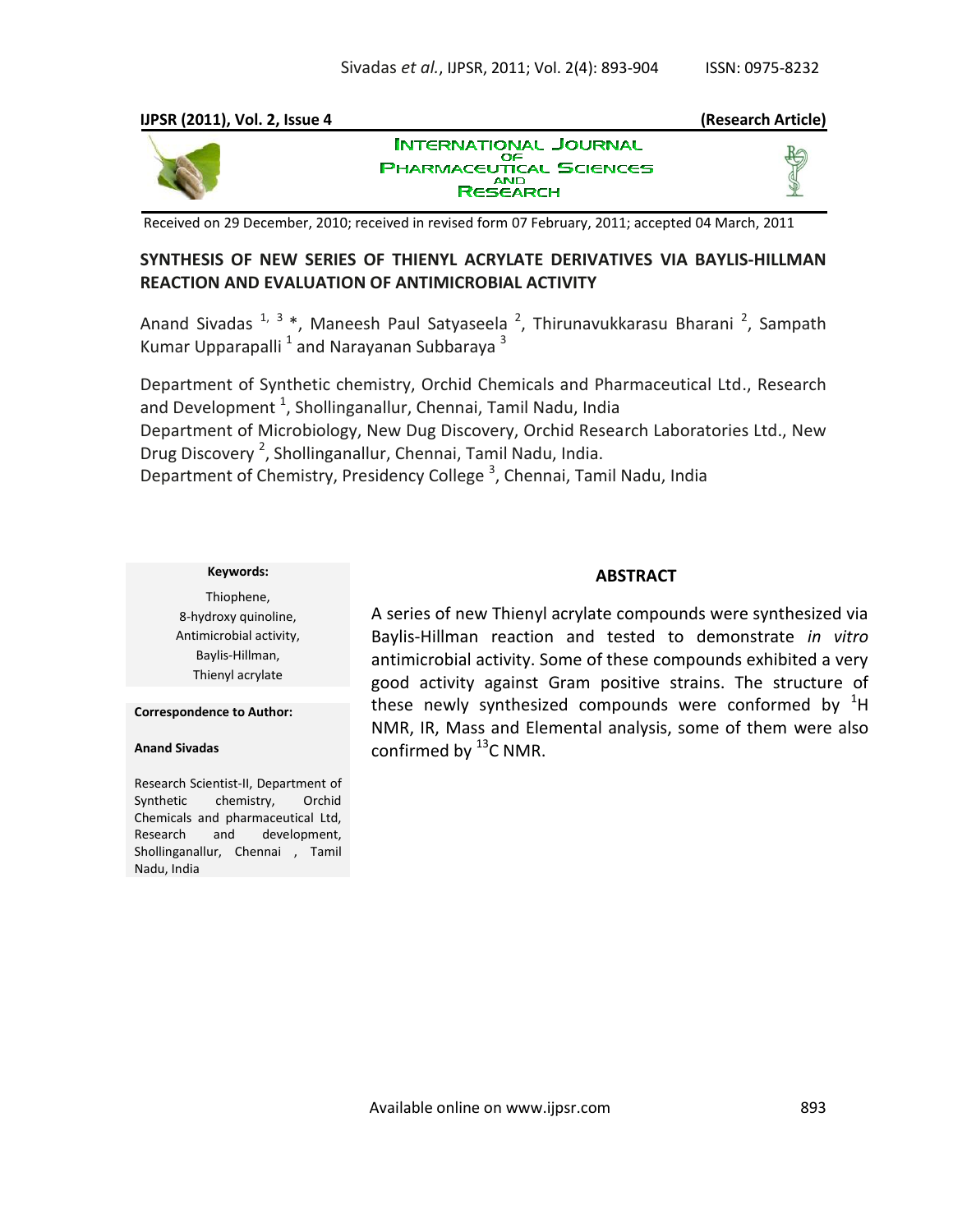**INTRODUCTION:** A dramatic increase in microorganisms resistant to multiple antimicrobial agents is a serious problem worldwide, especially the gram positive bacteria which triggered a clear need for the discovery of new antibacterials rather than analogs of the existing ones  $^{1-3}$ . Traditionally, small molecules have been a reliable source for discovering novel biologically active compounds. Although a lot of work has been done on the heterocycles, they remained an active area of research <sup>4-6</sup>. In this context, thiophene nucleus represents a very important field in drug discovery, which is present in many natural and synthetic products with a wide range of pharmacological activities <sup>7-11</sup>. Studies on thiophene like compounds have served as a feasible field of research in the perusal of biologically active compounds (**Fig. 1**) 12- 15 .

Consequently, there continues to be interest in developing new biologically active compounds. In our continuous endeavor to develop new and potent antibacterial molecules, we decided to study thiophene as our basic structure and investigate the activity by introducing substituent like quinoline, which is known to possess pharmacological activity <sup>16-23</sup>. Quinolines and their derivatives occur in numerous natural products. Many quinolines display interesting physiological activities and have found attractive applications as pharmaceuticals and agrochemicals as well as being general synthetic building blocks<sup>24-25</sup>.

In particular hydroxyquinoline at  $8<sup>th</sup>$  position well known as oxyquinoline has wide variety of uses and its medicinal and agricultural significances were discovered before the start of current century. 8 hydroxy quinoline and its derivatives have been found to show diverse biological activities such as antibacterial, antimalarial, antipneumococcic, fungicidal, antiseptic, antituberculotic, antineoplastic, amebacidal, pesticidal, antihelmintic and ant diuretic activities like Chlorquinaldol,

Clioquinol and nitroxoline. Its derivatives benzoquine, 8-hydroxy quinoline citrate and 8 hydroxy quinoline sulfate are employed as antiseptic and disinfectants.



**FIG. 1: STRUCTURE OF KNOWN COMPOUNDS CONTAINING THIOPHENE**

We have prepared a library of thienyl acrylate compounds via Baylis-Hillman reaction, which have been evaluated for their *in vitro* antibacterial and anti fungal activity. The Baylis-Hillman reaction <sup>26-32</sup> has attracted the attention of organic chemists for preparing synthetically useful multifunctional molecules which have been successfully employed in various syntheses.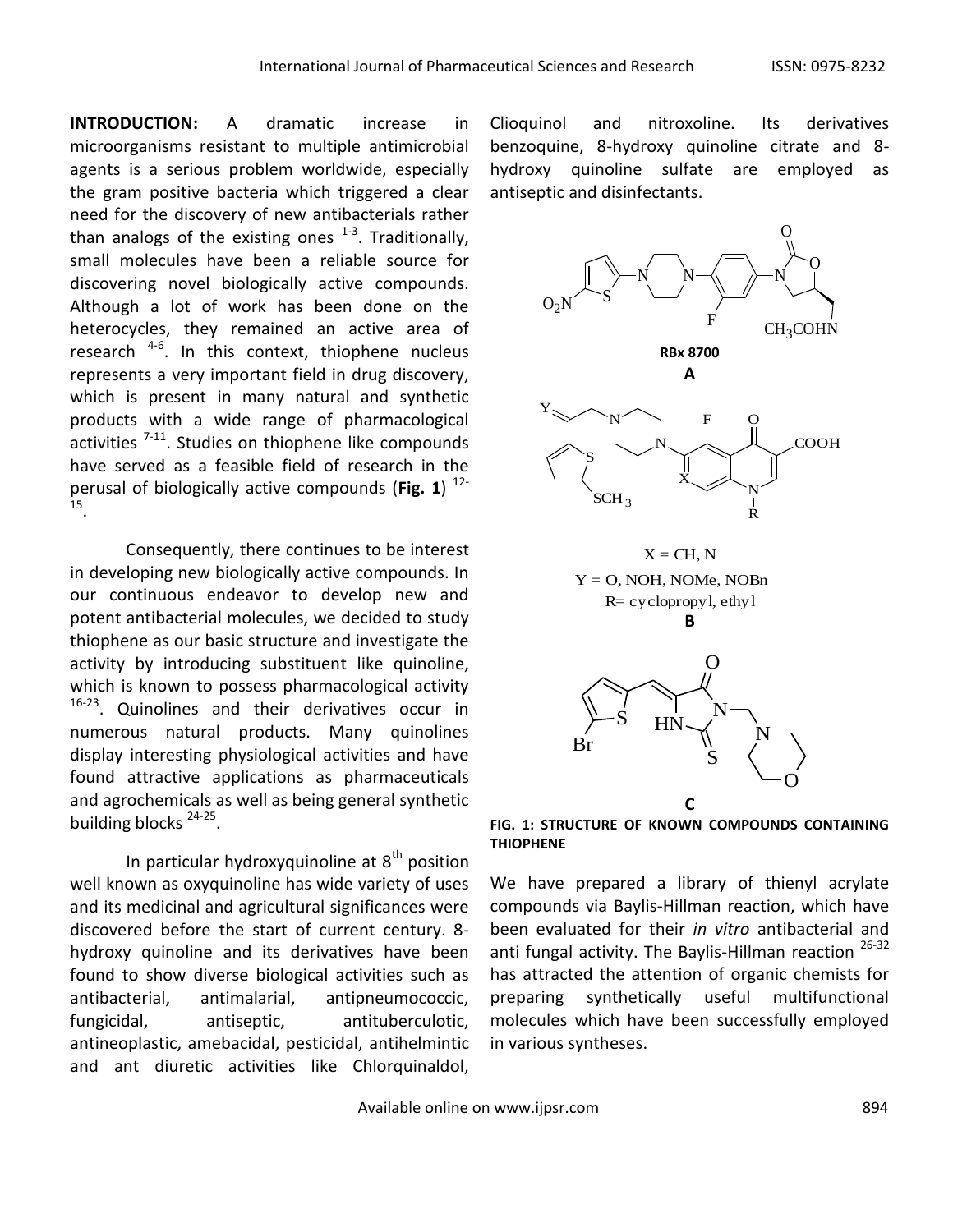**MATERIALS AND METHODS:** All the chemicals and reagents were procured from Sigma Aldrich lab grade source. All the solvents used were from commercial sources and redistilled before use. All melting points were determined on a Buchi apparatus and are uncorrected. The I.R spectra (in KBr pellets) were recorded on a JASCO spectrometer and frequencies are expressed in cm<sup>-1</sup>. Mass spectra (CG/MS) were recorded on an Agilent MSD VL mass spectrometer.  ${}^{1}$ H NMR and  ${}^{13}$ C NMR spectra were recorded on a Bruker Advance 400 spectrometer operating at 400 MHz. The chemical shifts are reported in ppm (δ) relative to TMS. Proton and carbon spectra were typically obtained at room temperature. The purity of the compounds was checked by TLC on silica gel plates using ethyl acetate: hexane or Methylene dichloride: methanol as eluent and spots were developed in ultraviolet.

# **General Synthetic procedure for synthesis of (4ab):**

**Methyl (2E)-2-(bromomethyl)-3-(2-thienyl) acrylate (4a):** Thiophene-2-carboxaldehyde **1a** (0.04 mole), methyl acrylate **2** (0.14 mole), 1, 4-diazabicyclo [2.2.2] octane (DABCO) (0.04 mole) were stirred at room temperature for 72 h and the reaction was monitored by TLC. Ethyl acetate was used to dilute the reaction mixture after the completion of the reaction and washed successively with 2N Hydrochloric acid, aqueous sodium bicarbonate solution and water. The organic layer was dried over anhydrous sodium sulphate and the solvent was evaporated to get crude hydroxy compound **3a**.

To the crude **3a,** 47 % Hydrobromic acid (0.285 mole) and concentrated sulphuric acid (0.13 mole) were added and stirred in methylene dichloride at 0-10°C for 3 h. The reaction mixture was extracted in methylene dichloride and washed with sodium bicarbonate solution and water. It was then dried, solvent evaporated to get the residue, to obtain a yellow solid which was recrystallized from

n-hexane. Yield- 9 g (78 %); m.pt. 52°C; I.R (KBr pellets cm-1 ) υ 1710, 1602, 1415, 1214, 1201, 723;  $^{\rm 1}$ H NMR (CDCl $_{\rm 3}$ , 400 MHz): δ 8.03 (s, 1H), δ 7.64 (d, J  $= 5$  Hz, 1H), δ 7.47 (d, J = 3.6 Hz, 1H), δ 7.18 (dd, J = 3.96, 5.08 Hz, 1H),  $\delta$  4.59 (s, 2H),  $\delta$  3.87 (s, 3H);  $^{13}$ C NMR (300 MHz, DMSO-*d6*): δ 166.02, 136.11, 135.78, 135.28, 133.96, 128.27, 123.57, 52.43, 27.91.

**Methyl (2E)- 2- (bromomethyl)- 3- (5- bromo- 2 thienyl) acrylate (4b):** Yield- 6.5 g (73 %); m.pt. 80°C; I.R (KBr pellets cm $^{-1}$ ) υ 1708, 1606, 1411, 1253, 1207, 771; <sup>1</sup>H NMR (CDCl<sub>3</sub>, 400 MHz):  $\delta$  7.79 (s, 1H), δ 7.26 (s, 1H), δ 7.21 (d, J = 5.72 Hz, 1H), δ 4.50 (s, 2H), δ 3.86 (s, 3H); <sup>13</sup>C NMR (300 MHz, DMSO-*d6*): δ 166.15, 135.88, 135.38, 134.26, 127.27, 122.63, 52.51, 27.86.

### **General Synthetic procedure for synthesis of 6-18:**

**Methyl (2***E***) - 2- {[(2-methylquinolin- 8- yl) oxy] methyl}- 3- (2- thienyl) acrylate(6):** Compound **4a** (0.006 mole) was treated with 8-hydroxy-2-methyl quinoline (0.006 mole) in the presence of  $K_2CO_3$  in dry dimethyl formamide for 1 h at room temperature. Water was added to the reaction mixture which precipitates out the solid was filtered and purified in methanol to get pure compound as yellow solid. Yield- 1.23g (82 %); m.pt. 165°C. I.R (KBr pellets cm-1 ): υ 1710, 1617, 1209, 1101, 983, 740 ppm. <sup>1</sup>H NMR (DMSO- $d_6$ , 400 MHz): δ 8.23 (s, 2H),  $\delta$  8.21 (d, J = 8.4 Hz, 1H),  $\delta$  7.83 (d, J = 4.96 Hz, 1H), δ 7.70 (d, J = 3.44 Hz, 2H), δ 7.52- δ 7.45 (m, 1H), δ 7.42 - δ 7.34 (m, 1H), δ 7.19 (t, 1H), δ 5.10 (s, 2H),  $\delta$  3.80 (s, 3H),  $\delta$  2.59 (s, 3H). <sup>13</sup>C NMR (300 MHz, DMSO-*d6* + TFA-*d*): δ 167.31, 148.68, 146.25, 139.01, 136.81, 135.72, 133.47, 129.89, 128.51, 125.36, 121.55, 121.18, 117.36, 114.77, 113.55, 109.74, 65.18, 52.50, 21.03. Mass  $(m/z) = 340 (M^{\dagger})$ ; Anal. Calcd for  $C_{19}H_{17}NO_3S$ : C, 67.24; H, 5.05; N, 4.13. Found: C, 67.20; H, 5.04; N, 4.11.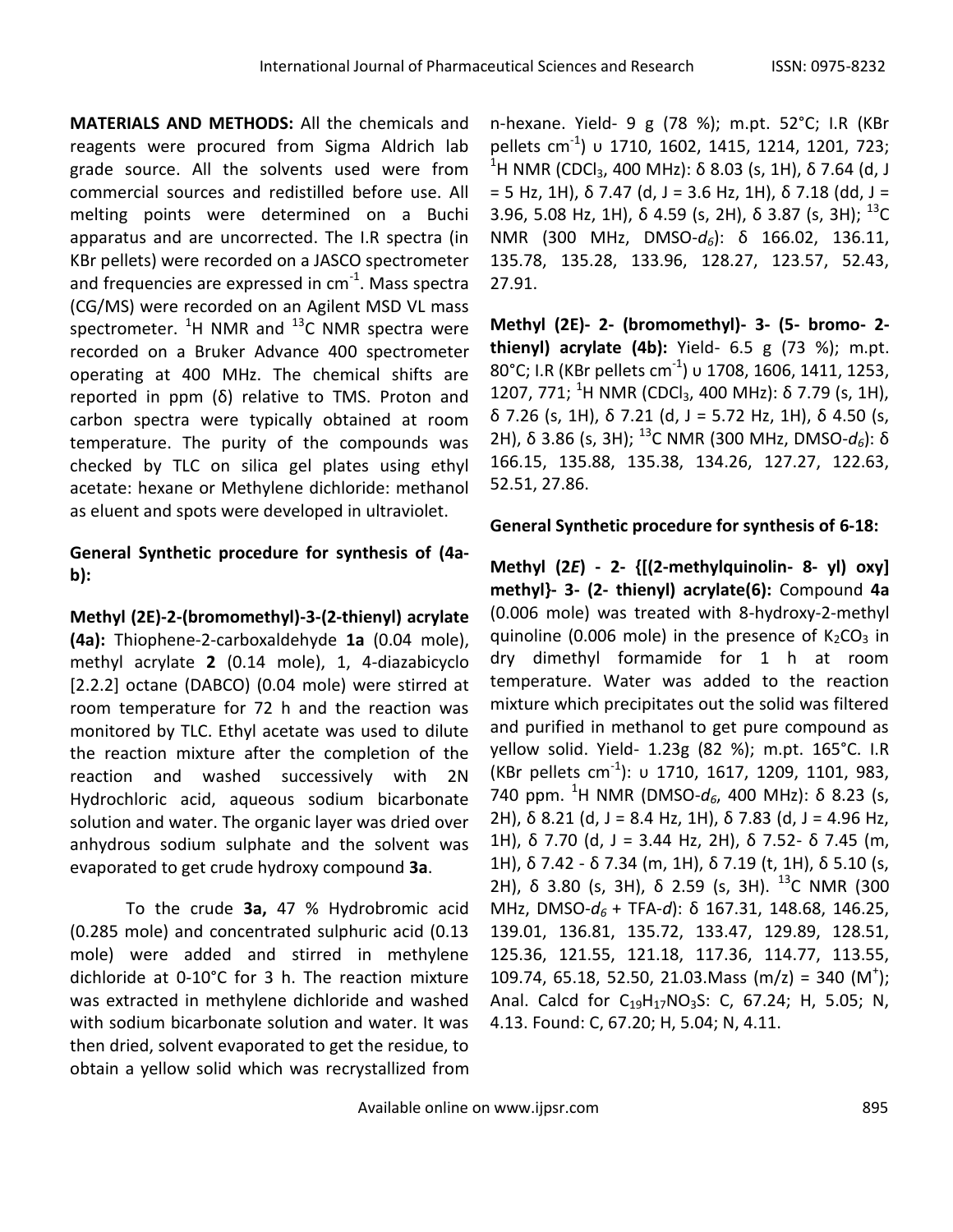**Methyl (2***E***)- 3- (5- bromo- 2- thienyl)- 2- {[(2 methylquinolin- 8- yl) oxy] methyl} acrylate (7):**  Yield- 1.2 g (82 %). m.pt. 176°C; I.R (KBr pellets cm- $^{\rm 1}$ ) υ 1691, 1614, 1261, 1209, 1099, 831, 752 ppm.  $^{\rm 1}$ H NMR (DMSO-*d6*, 400 MHz): δ 8.22 (d, J = 8.4 Hz, 1H), δ 8.15 (s, 1H), δ 7.57 (d, J = 3.88 Hz, 1H), δ 7.54 (d, J = 8.0 Hz, 1H),  $\delta$  7.49 (d, J = 7.52 Hz, 1H),  $\delta$  7.45 (t, 1H), δ 7.35 (t, 2H), δ 5.10 (s, 2H), δ 3.79 (s, 3H), δ 2.60 (s, 3H). <sup>13</sup>C NMR (300 MHz, DMSO- $d_6$  + TFA-*d*): δ 166.69, 148.54, 145.34, 138.12, 137.70, 136.14, 131.63, 129.39, 128.11, 125.07, 121.76, 120.89, 118.93, 117.18, 114.22, 113.35, 64.87, 52.41, 21.03. Mass  $(m/z) = 420 (M<sup>2+</sup>)$ . Anal. Calcd for  $C_{19}H_{16}BrNO_3S$ : C, 54.55; H, 3.86; N, 3.35. Found: C, 54.53; H, 3.85; N, 3.33.

**Methyl (2***E***) - 3- (5- bromo- 2- thienyl)- 2- [(quinolin- 8- yloxy) methyl] acrylate (8):** Yield**-**1.05 g (80 %). m.p. 161 °C. I.R (KBr pellets cm<sup>-1</sup>): υ 1693, 1616, 1261, 1209, 1101, 757 ppm. <sup>1</sup>H NMR (DMSO*d6*, 400 MHz): δ 8.80 (t, 1H), δ 8.36 (d, J = 8.2 Hz, 1H), δ 8.16 (s, 1H), δ 7.61- δ 7.55 (m, 3H), δ 7.42 (t, 2H), δ 7.31 (d, J = 3.88 Hz, 1H), δ 5.10 (s, 2H), δ 3.79 (s, 3H). <sup>13</sup>C NMR (300 MHz, DMSO-*d6* + TFA-*d*): δ 166.70, 149.06, 146.01, 145.54, 138.15, 137.69, 136.16, 131.68, 130.18, 129.98, 129.84, 122.99, 121.83, 121.10, 120.89, 119.02, 117.27, 113.83, 113.44, 109.62, 64.49, 52.45. Mass (m/z) = 406  $(M^{2+})$ . Anal. Calcd for C<sub>18</sub>H<sub>14</sub>BrNO<sub>3</sub>S: C, 53.48; H, 3.49; N, 3.46. Found: C, 53.45; H, 3.47; N, 3.45.

**Methyl (2***E***) - 2- [(quinolin- 8- yloxy) methyl] - 3- (2 thienyl) acrylate (9):** Yield- 1.0 g (78 %). m.pt. 160°C. I.R (KBr pellets cm<sup>-1</sup>): υ 1714, 1617, 1207, 1099, 981, 738 ppm. <sup>1</sup>H NMR (DMSO-*d6*, 400 MHz): δ 8.79 (d, J = 3.96 Hz, 1H), δ 8.33 (d, J = 8.28 Hz, 1H), δ 8.25 (s, 1H), δ 7.81 (d, J = 4.88 Hz, 1H), δ 7.66 (d, J = 3.4 Hz, 1H),  $\delta$  7.56-  $\delta$  7.52 (m, 3H),  $\delta$  7.41 (t, 1H),  $\delta$ 7.18 (t, 1H),  $\delta$  5.15 (s, 2H),  $\delta$  3.79 (s, 3H). <sup>13</sup>C NMR (300 MHz, DMSO-*d6*): δ 167.0, 154.10, 148.90, 139.62, 137.72, 136.44, 135.69, 135.05, 133.20, 128.99, 127.93, 126.75, 122.30, 121.81, 119.92, 109.44, 63.09, 52.18. Mass  $(m/z) = 326 (M<sup>+</sup>)$ . Anal. Calcd for  $C_{18}H_{15}NO_3S$ : C, 66.44; H, 4.65; N, 4.30. Found: C, 66.45; H, 4.65; N, 4.29.

**Ethyl (2***E***) - 2- [(quinolin- 8- yl) oxy) methyl] - 3- (2 thienyl) acrylate (10):** Yield- 1.0 g (81 %). m.pt. 148.5°C. I.R (KBr pellets cm<sup>-1</sup>): υ 1683, 1613, 1280, 1212, 1098, 795, 713 ppm. <sup>1</sup>H NMR (DMSO-*d6*, 400 MHz):  $\delta$  8.93 (t, 1H),  $\delta$  8.21 (s, 1H),  $\delta$  8.15 (d, J = 7.92 Hz, 1H), δ 7.52- δ 7.39 (m, 5H), δ 7.26 (t, 1H), δ 7.04 (t, 1H), δ 5.26 (s, 2H), δ 4.31 (t, 2H), δ 1.33 (t, 3H). Mass (m/z) = 340 (M<sup>+</sup>). Anal. Calcd for  $C_{19}H_{17}NO_3S$ : C, 67.24; H, 5.05; N, 4.13. Found: C, 67.22; H, 5.03; N, 4.12.

**Propyl (2***E***) - 2- [(quinolin- 8- yloxy) methyl] - 3- (2 thienyl) acrylate (11):** Yield- 1.1 g (78 %). m.pt. 121°C. I.R (KBr pellets cm<sup>-1</sup>): υ 1682, 1615, 1465, 1282, 1215, 1100, 986, 943, 821, 711 ppm. <sup>1</sup>H NMR (DMSO-*d6*, 400 MHz): δ 8.93 (t, 1H), δ 8.21 (s, 1H), δ 8.14 (d, J = 8.24 Hz, 1H), δ 7.52- δ 7.38 (m, 5H), δ 7.26 (t, 1H), δ 7.04 (t, 1H), δ 5.26 (s, 2H), δ 4.19 (t, 2H), δ 1.73 (s, 3H), δ 0.97 (t, 3H). Mass (m/z) = 354.0  $(M<sup>+</sup>)$ . Anal. Calcd for C<sub>20</sub>H<sub>19</sub>NO<sub>3</sub>S: C, 67.97; H, 5.42; N, 3.96. Found: C, 67.96; H, 5.41; N, 3.95.

**Cyclopentyl (2***E***) - 2- [(quinolin- 8- yl) oxy) methyl] - 3- (2- thienyl) acrylate (12):** Yield- 1.2 g (76 %). m.pt. 116°C. I.R (KBr pellets cm $^{-1}$ ): υ 1682, 1616, 1465, 1283, 1215, 1100, 986, 944, 821, 711ppm. <sup>1</sup>H NMR (DMSO-*d6*, 400 MHz): δ 8.93 (t, 1H), δ 8.14 (s, 1H), δ 8.12 (s, J = 1.56 Hz, 1H), δ 7.51- δ 7.38 (m, 5H), δ 7.26 (t, 1H), δ 7.04 (t, 1H), δ 5.30 (q, 1H), δ 5.25 (s, 2H), δ 1.89 (t, 2H), δ 1.76 (m, 2H), δ 1.66 (s, 2H),  $\delta$  1.60 (t, 2H). Mass (m/z) = 380 (M<sup>+</sup>). Anal. Calcd for  $C_{22}H_{21}NO_3S$ : C, 69.63; H, 5.58; N, 3.69. Found: C, 69.60; H, 5.56; N, 3.68.

**Benzyl (2***E***) - 2- [(quinolin- 8- yloxy) methyl] - 3- (2 thienyl) acrylate (13):** Yield- 1.25 g (84 %). m.pt. 99.5°C. I.R (KBr pellets cm<sup>-1</sup>): υ 1694, 1617, 1206, 1099, 982, 741, 693 ppm. <sup>1</sup>H NMR (DMSO-*d6*, 400 MHz): δ 8.93 (t, 1H), δ 8.24 (s, 1H), δ 8.15 (d, J = 8.2 Hz, 1H), δ 7.49- δ 7.21 (m, 11H), δ 7.04 (t, 1H), δ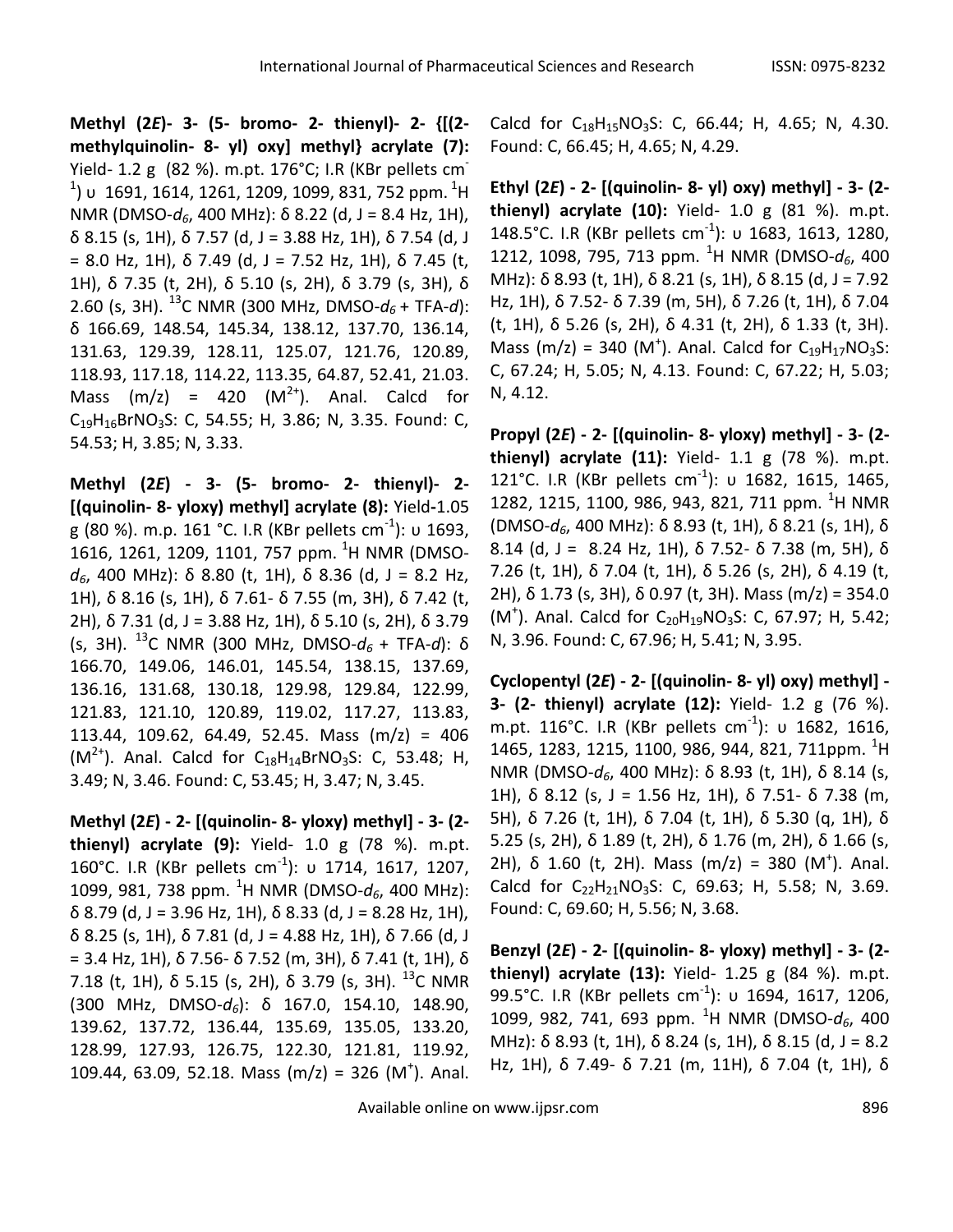5.29 (s, 4H). Mass  $(m/z) = 402$  (M<sup>+</sup>). Anal. Calcd for  $C_{24}H_{19}NO_3S$ : C, 71.80; H, 4.77; N, 3.49. Found: C, 71.78; H, 4.76; N, 3.49.

**4-Trifluoromethylbenzyl (2***E***) - 2- [(quinolin- 8-yl) oxy) methyl] - 3-(2-thienyl) acrylate (14):** Yield-1.05 g (70 %). m.pt. 117°C. I.R (KBr pellets cm<sup>-1</sup>): υ 1689, 1620, 1329, 1212, 1102, 1067, 984, 694 ppm. <sup>1</sup>H NMR (DMSO-*d6*, 400 MHz): δ 8.93 (t, 1H), δ 8.25 (s, 1H), δ 8.15 (d, J = 1.68 Hz, 1H), δ 7.61- δ 7.40 (m, 9H), δ 7.26 (t, 1H), δ 7.06 (t, 1H), δ 5.30 (s, 4H). Mass (m/z) = 470 (M<sup>+</sup>). Anal. Calcd for  $C_{25}H_{18}F_3NO_3S$ : C, 63.96; H, 3.86; N, 2.98. Found: C, 63.95; H, 3.85; N, 2.97.

**Methyl (2***E***) - 2- {[(5, 7- dichloroquinolin- 8-yl) oxy] methyl} - 3- (2- thienyl) acrylate (15):** Yield- 1.1 g (78 %). m.pt. 137°C. I.R (KBr pellets cm<sup>-1</sup>): υ 3430, 2944, 1715, 1619, 1502, 1308, 1206, 1094, 989, 778, 738 ppm. <sup>1</sup>H NMR (DMSO-*d6*, 400 MHz): δ 9.04 (d, J = 0.8 Hz, 1H),  $\delta$  9.02 (t, 1H),  $\delta$  8.62 (d, J = 8.8 Hz, 1H), δ 8.32 (s, 1H), δ 7.85- δ 7.81 (m, 2H), δ 7.68 (d, J = 3.4 Hz, 1H),  $\delta$  7.62 (d, J = 8.88 Hz, 1H),  $\delta$  7.20 (t, 1H), δ 5.30 (s, 2H), δ 3.81 (s, 3H). <sup>13</sup>C NMR (300 MHz, DMSO-*d6*): δ 166.91, 159.63, 150.28, 138.68, 138.63, 137.58, 136.28, 135.77, 133.72, 131.78, 128.14, 127.71, 124.86, 122.10, 121.11, 107.52, 64.36, 52.40. Mass (m/z) = 394 (M). Anal. Calcd for  $C_{18}H_{13}Cl_2NO_3S$ : C, 54.83; H, 3.32; N, 3.55. Found: C, 54.84; H, 3.30; N, 3.55.

**Methyl (2***E***) - 2- {[(5-chloro- 7- iodoquinolin- 8-yl) oxy] methyl} - 3- (2- thienyl) acrylate (16):** Yield- 0.9 g (72%), m.pt. 124.5°C. I.R (KBr pellets cm<sup>-1</sup>): υ 3381, 2944, 1703, 1617, 1570, 1330, 1219, 1084, 938, 780, 710 ppm. <sup>1</sup>H NMR (DMSO- $d_6$ , 400 MHz): δ 9.05 (d, J = 2.76 Hz, 1H),  $\delta$  8.56 (d, J = 8.56 Hz, 1H),  $\delta$  8.09 (s, 1H), δ 8.0 (s, 1H), δ 7.86 (d, J = 4.76 Hz, 1H), δ 7.81δ 7.76 (m, 2H), δ 7.22 (t, 1H), δ 5.59 (s, 2H), δ 3.66 (s, 3H). <sup>13</sup>C NMR (300 MHz, DMSO-*d6*): δ 167.09, 155.26, 150.47, 141.22, 136.42, 136.17, 134.86, 134.59, 133.06, 132.15, 128.07, 127.79, 124.85, 124.19, 123.01, 91.13, 69.28, 52.07 Mass (m/z) =

486 (M<sup>+</sup>). Anal. Calcd for  $C_{18}H_{13}$ ClINO<sub>3</sub>S: C, 44.51, H, 2.70; N, 2.88. Found: C, 44.49, H, 2.68; N, 2.86.

**Methyl (2***E***) - 2- {[(5, 7- dichloro- 2- methylquinolin-8- yl) oxy] methyl} - 3- (2-thienyl) acrylate (17):**  Yield- 1.0 g (80 %). m.pt. 147°C. I.R (KBr pellets cm-1 ): υ 3387, 2949, 1705, 1616, 1493, 1314, 1251, 1089, 945, 792, 709 ppm. <sup>1</sup>H NMR (DMSO-*d6*, 400 MHz): δ 8.42 (s, 1H), δ 7.97- δ 7.83 (m, 4H), δ 7.64 (s, 1H), δ 7.22 (s, 1H), δ 5.55 (s, 2H), δ 3.63 (s, 3H), δ 2.74 (s, 3H). <sup>13</sup>C NMR (300 MHz, DMSO-*d6*): δ 167.14, 159.95, 149.91, 142.48, 136.44, 136.28, 134.56, 134.17, 133.05, 132.23, 128.29, 126.37, 125.60, 123.76, 119.33, 97.97, 68.91, 52.29, 25.03. Mass (m/z) = 408 (M). Anal. Calcd for  $C_{19}H_{15}Cl_2NO_3S$ : C, 55.89; H, 3.70; N, 3.43. Found: C, 55.86; H, 3.69; N, 3.42.

**Methyl (2***E***) - 2 - {[(5- nitroquinolin - 8- yl) oxy] methyl} – 3 - (2- thienyl) acrylate (18):** Yield- 1.1 g (70 %), m.pt. 154°C. I.R.: (KBr pellets cm<sup>-1</sup>): υ 3435, 1705, 1611, 1433, 1283, 1117, 942, 710 ppm. <sup>1</sup>H NMR (DMSO-*d6*, 400 MHz): δ 9.09 (t, 1H), δ 8.58 (t, 1H), δ 7.99 (s, 1H), δ 7.91 (s, 1H), δ 7.85- δ 7.82 (m, 2H), δ 7.79- δ 7.75 (m, 2H), δ 7.21- δ 7.18 (m, 1H), δ 5.57 (s, 2H),  $\delta$  3.60 (s, 3H). <sup>13</sup>C NMR (300 MHz, DMSO-*d6*): δ 167.12, 151.09, 136.43, 136.38, 134.72, 133.87, 133.04, 132.26, 131.78, 130.19, 128.46, 127.98, 127.34, 126.56, 123.93, 123.02, 69.13, 51.89. Mass (m/z) = 371 (M<sup>+</sup>). Anal. Calcd for  $C_{18}H_{14}N_2O_5S$ : C, 58.37; H, 3.81; N, 7.56. Found: C, 58.36; H, 3.81; N, 7.55.

# **General Synthetic procedure for synthesis of 19-20:**

**(2***E***) - 2- {[(2-methylquinolin-8-yl) oxy] methyl} - 3- (2- thienyl) acrylic acid (19):** Compound **6** (0.006 mole), 4N NaOH solution (0.006 mole) and methanol were stirred at room temperature for 15 h and the reaction was monitored by TLC. Solvent was completely distilled out and solid precipitates out when pH of the reaction was adjusted to 6-7 to obtain yellow solid Yield- 1.3g (86 %). m.p. 196 °C.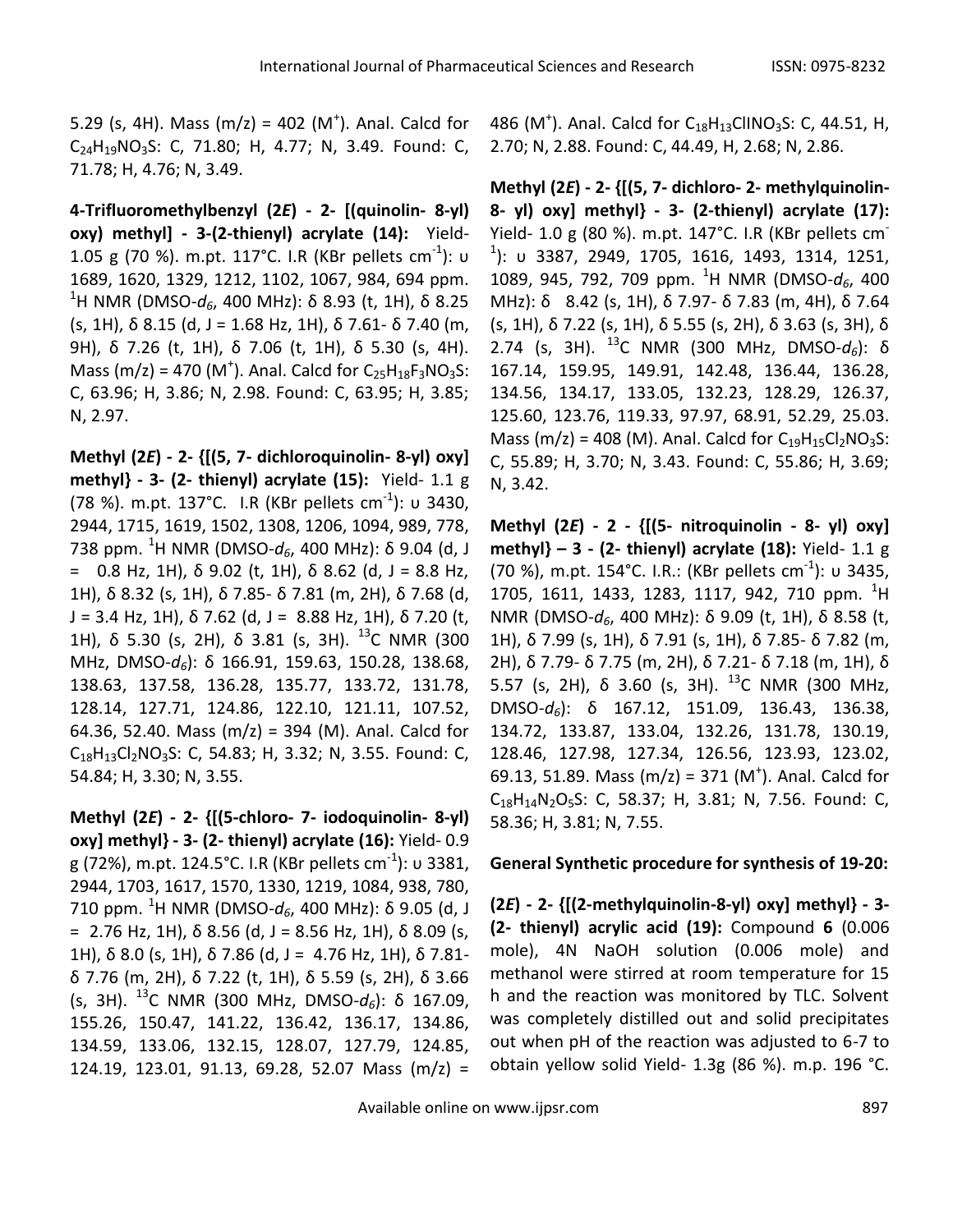I.R (KBr pellets cm<sup>-1</sup>): υ 3370, 1702, 1625, 1428, 1265, 838, 698 ppm. <sup>1</sup>H NMR (DMSO- $d_6$ , 400 MHz): δ 8.22 (s, 1H), δ 8.21 (d, J = 8.5 Hz, 2H), δ 7.80 (d, J = 4.84 Hz, 1H), δ 7.65 (d, J = 3.16 Hz, 1H), δ 7.58- δ 7.45 (m, 4H), δ 7.19 (t, 1H), δ 5.18 (s, 2H), δ 2.73 (s, 3H). <sup>13</sup>C NMR (300 MHz, DMSO-*d6*): δ 167.18, 156.93, 148.63, 145.15, 143.61, 137.12, 136.15, 126.85, 125.79 (2C), 125.44, 124.72, 123.79, 122.46, 116.75, 24.54. Mass  $(m/z) = 326 (M<sup>+</sup>)$ . Anal. Calcd for  $C_{18}H_{15}NO_3S$ : C, 66.44; H, 4.65; N, 4.30. Found: C, 66.42; H, 4.64; N, 4.29.

**(2***E***) - 2- [(quinolin- 8- yloxy) methyl] - 3- (2- thienyl) acrylic acid (20):** Yield- 1.25 g (85 %). m.pt. 198°C. I.R (KBr pellets cm<sup>-1</sup>): υ 3330, 1681, 1504, 1201, 1105, 823, 719 ppm. <sup>1</sup>H NMR (DMSO- $d_6$ , 400 MHz): δ 8.79 (t, 1H), δ 8.33 (d, J = 8.24 Hz, 1H), δ 8.20 (s, 1H),  $\delta$  7.76 (d, J = 4.88 Hz, 1H),  $\delta$  7.60 (d, J = 3.0 Hz, 1H), δ 7.56- δ 7.51 (m, 3H), δ 7.40 (dd, J = 3.12, 5.48 Hz, 1H), δ 7.16 (t, 1H), δ 5.12 (s, 2H). <sup>13</sup>C NMR (300 MHz, DMSO-*d6* + TFA-*d*): δ 168.17, 148.86, 146.96, 145.28, 138.34, 136.84, 135.20, 133.02, 130.53, 129.90, 128.86, 123.08, 122.19, 120.71, 117.19, 114.22, 64.85. Mass  $(m/z) = 312 (M<sup>+</sup>)$ . Anal. Calcd for C<sub>17</sub>H<sub>13</sub>NO<sub>3</sub>S: C, 65.58; H, 4.21; N, 4.50. Found: C, 65.55; H, 4.21; N, 4.50.

# **General Synthetic procedure for synthesis of 21-22:**

**(2***E***)-** *N***- benzyl- 2 - [(quinolin- 8- yl) oxy) methyl] – 3 - (2- thienyl) acrylamide (21):** Compound **20** (0.006 mole), benzyl amine (0.006 mole), Hydroxybenzotriazole (HOBt) (0.001 mole), 1-Ethyl-3- (3- dimethyllaminopropyl) carbodiimide hydrochloride (EDC.HCl) (0.01 mole), Triethyl amine (0.05 mole) in dry dimethyl formamide were stirred for 10 h at room temperature. Water was added to the reaction mixture which precipitates out the solid was filtered and purified in methanol to obtain white solid. Yield- 1.1 g (68 %). m.pt. 135°C. I.R (KBr pellets cm-1 ): υ 1657, 1603, 1499, 1378, 1102, 979, 820, 706, 699 ppm. <sup>1</sup>H NMR (DMSO-*d6*, 400 MHz): δ 9.88 (s, 1H), δ 8.20 (s, 1H), δ 8.16 (t, 2H), δ 7.60- δ

7.44 (m, 3H), δ 7.52 (t, 3H), δ 7.41 (d, J = 6.88 Hz, 3H), δ 7.32 (d, J = 4.8 Hz, 1H), δ 7.29 (t, 1H), δ 7.15 (t, 1H), δ 5.3 (s, 2H), δ 4.7 (d, J = 5.6 Hz, 2H). Mass  $(m/z) = 401$  (M<sup>+</sup>). Anal. Calcd for C<sub>24</sub>H<sub>20</sub>N<sub>2</sub>O<sub>2</sub>S: C, 71.98; H, 5.03; N, 6.99. Found: 71.96; H, 5.01; N, 6.98.

**(2***E***) -** *N***- butyl - 2- [(quinolin-8-yloxy) methyl] - 3- (2- thienyl) acrylamide (22):** Yield-1.05 g (64 %). m.pt. 110°C. I.R (KBr pellets cm $^{-1}$ ): υ 1655, 1600, 1500, 1375, 1242, 1102, 978, 820, 705 ppm. <sup>1</sup>H NMR (DMSO-*d6*, 400 MHz): δ 8.91 (t, 1H), δ 8.24 (t, 1H), δ 8.11 (s, 1H), δ 7.60- δ 7.44 (m, 4H), δ 7.37 (d, J = 3.52 Hz, 1H), δ 7.26 (s, 1H), δ 7.13 (dd, J = 3.72, 5.0 Hz, 1H), δ 5.32 (s, 2H), δ 3.52 (q, 2H), δ 1.66 (q, 2H), δ 1.42 (q, 2H), δ 0.92 (t, 3H). Mass (m/z) 367 (M<sup>+</sup>). Anal. Calcd for  $C_{21}H_{22}N_2O_2S$ : C, 68.82; H, 6.05; N, 7.64. Found: C, 68.80; H, 6.03; N, 7.63.

### **RESULTS AND DISCUSSION:**

**Chemistry:** As per Scheme-1, Baylis-Hillman reaction was carried out using 1, 4-diazabicyclo [2.2.2] octane (DABCO) as catalyst without any solvent using thiophene-2-carboxaldehyde **1a** and methyl acrylate **2** as the starting compound for the synthesis of thienyl acrylates<sup>33</sup>. The structure of this intermediate was confirmed by I.R and NMR spectral analysis. The sharp absorption at 1716 cm $^{-1}$ , 1631 cm $^{-1}$ , and 1438 cm $^{-1}$  in the I.R spectrum showed that compound **3a** to be α, β-unsaturated ester.

The broad absorption at 3448 cm<sup>-1</sup> in the I.R spectrum showed the presence of hydroxyl group. Three singlets at  $\delta$  5.7,  $\delta$  5.9 and  $\delta$  6.3 each integrating for one proton in the  ${}^{1}$ H NMR spectrum correspond to two vinylic protons and the single hydroxy methylene proton. The appearance of singlet at  $\delta$  5.7 is due to the presence of a hydroxy methylene group and the deshielding is due to its presence adjacent to vinylic group. Signals corresponding to thiophenylic protons appear around  $\delta$  6.9 and  $\delta$  7.7 and the 3-carbomethoxy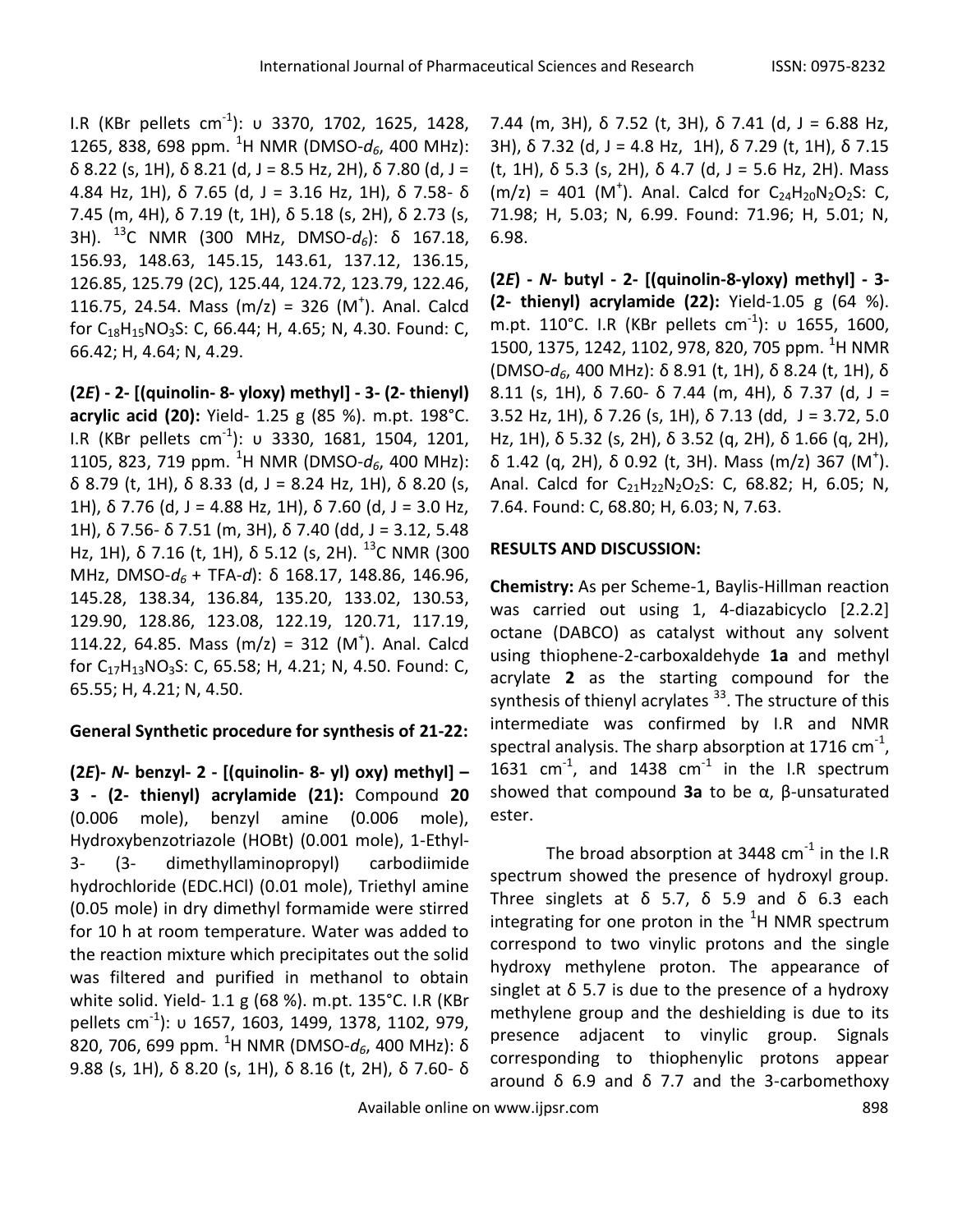protons as singlet at δ 3.7. The compound **3a** is thus confirmed by the above spectral data. The hydroxy compound **3a** was converted to thienyl bromo ester **4a** by treatment with 47% Hydrobromic acid in the presence of concentrated sulphuric acid in Methylene dichloride at room temperature according the reported procedure  $34$ . It was purified in hexane solvent to afford a low melting solid, which was the key intermediate in synthesizing the title compounds. The conversion of alcohol to bromide is evident from the appearance of absorption at 723  $cm^{-1}$  and disappearance of broad absorption around 3448 cm $^{-1}$  in the I.R spectrum.

In <sup>1</sup>H NMR spectrum, a singlet at δ 4.58 for two protons indicates the proton at the bromo methyl group and the vinylic protons appear much deshielded at  $\delta$  8.03. From the above data, the compound **4a** is structurally confirmed. The above synthesized bromo ester **4a** was treated with various hydroxyl quinoline compounds in presence of  $K_2CO_3$  in dry dimethyl formamide to afford a

series of esters (compounds **6** to **23**) at ambient temperature according the reported procedure <sup>35-36</sup>. Completion of the reaction was judged by TLC and the isolation of products involves simple workup. Crude product obtained was further purified by simple recrystalization methods. Ether formation is evident from the absorption at 1209  $\text{cm}^{-1}$  and 1101  $cm^{-1}$  (compound 6) and the oxymethylene protons appeared as singlet integrating for two protons at δ 5.10.

The vinyl proton of the  $\alpha$ ,  $\beta$  -unsaturated system were deshielded significantly and appeared as a singlet at  $\delta$  8.23. In the <sup>13</sup>C NMR spectrum, a signal at δ 167.31 correspond to the carbonyl, with the oxymethylene and methoxy carbons appearing at  $δ$  52.50 and  $δ$  21.03 respectively. The mass spectrum of 6 showed a molecular ion peak at m/z  $340.0$  (M<sup>+</sup>), which further confirms the compound. The structures of the new compounds **6-22** are presented in **Table 1**.



Available online on www.ijpsr.com 899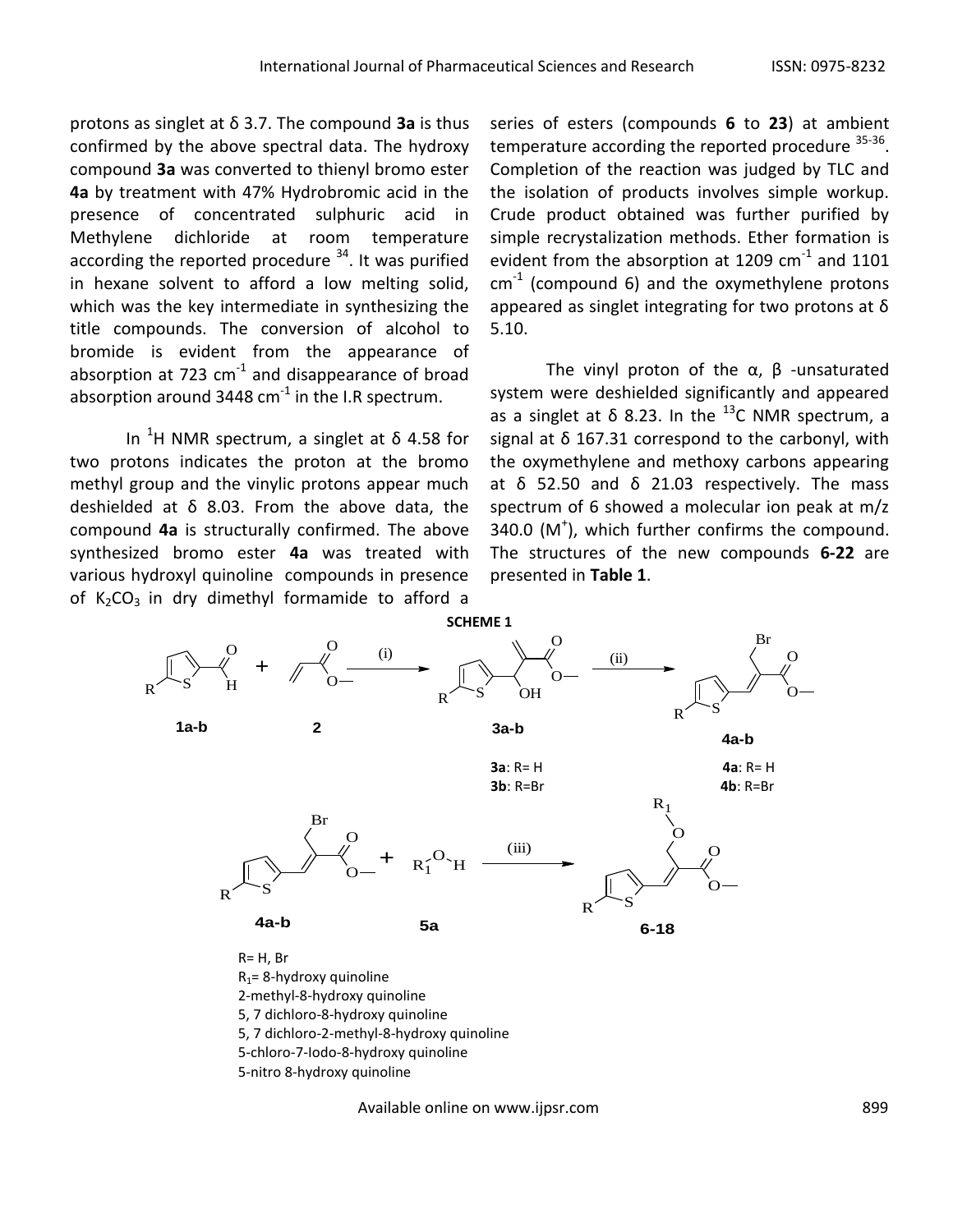

**Reagents and Condition**: (i) DABCO, room temperature, 80 h (ii) Hydrobromic acid, Concentrated sulphuric acid, Methylene dichloride, 5-10°C, 3 h (iii)  $K_2CO_3$ , Dimethyl formamide, room temperature, 1 h (iv) NaOH, Methanol, room temperature, 8 h (v) HOBt, EDC.HCl, Triethyl amine, Dimethyl formamide, room temperature, 10 h.

**TABLE 1: STRUCTURAL FORMULAE OF THE SYNTHESIZED COMPOUNDS, 6-23**





Available online on www.ijpsr.com 900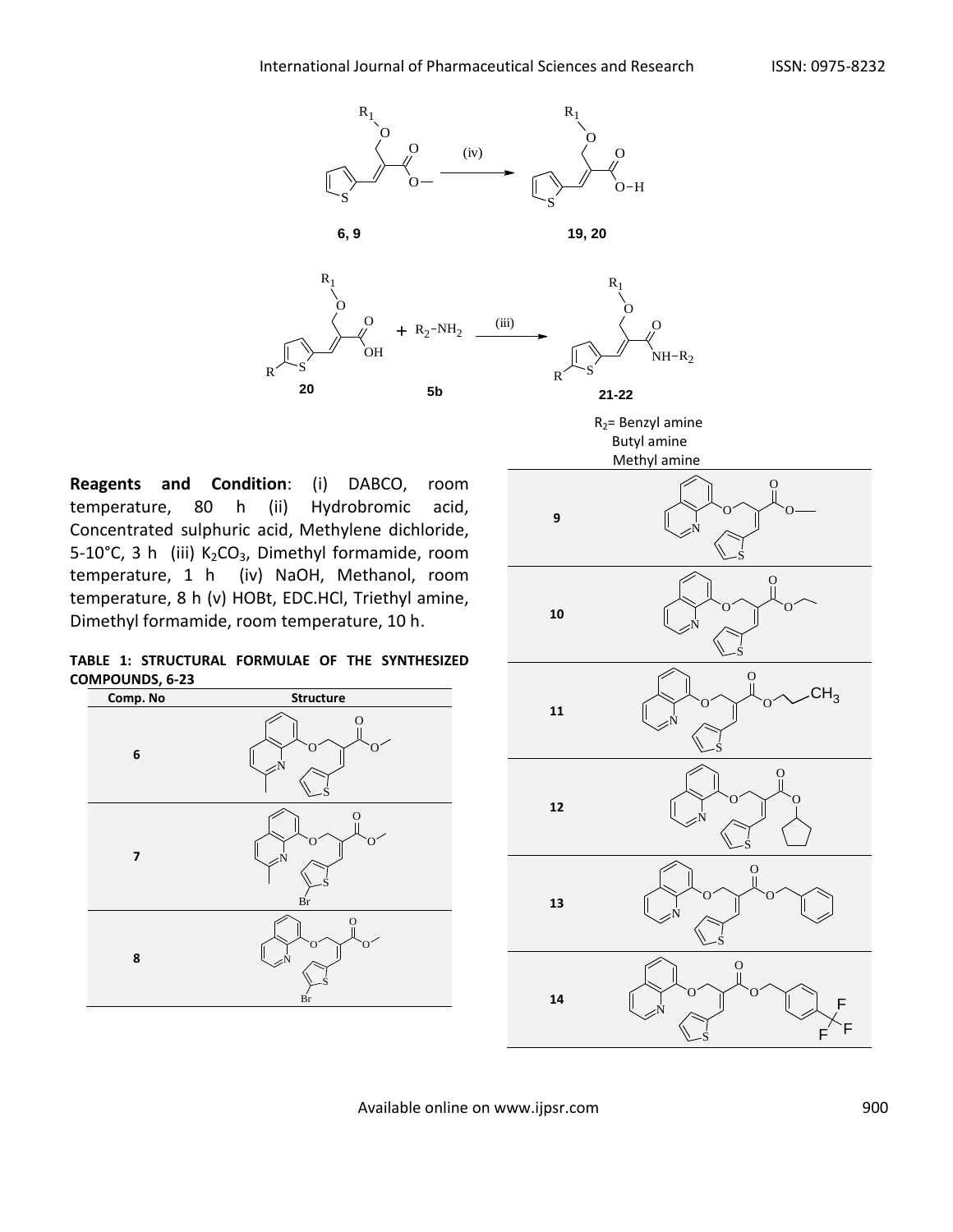

### **Pharmacology:**

*In vitro* **antimicrobial activity**: Initial screening of antimicrobial susceptibility testing was carried out for all the seventeen synthesized compounds by agar well diffusion method as recommended by the CLSI  $37$ . Briefly, bacterial & yeast cultures were grown to exponential phase concentration adjusted at recommended McFarland and plated by pourplate method into the 150 mm Petri dishes and allowed to settle. Four representative bacterial isolates namely *S. aureus* ATCC 25923, *E. coli* ATCC 25922, *P. aeruginosa* ATCC 27853, *B. subtilis* ATCC 6633, and one fungal *Candida albicans* ATCC 90028 were used for screening. Wells were bored into the inoculated plate and the test compounds dissolved in DMSO were dispensed in the wells at three concentrations (10, 100 and 1000 μg/mL), allowed for complete diffusion and the plates were incubated at 37˚C overnight.

Three antibacterial agents and one fungal (cefepime, amikacin, linezolid & fluconazole) were used as internal assay standards and 100% DMSO was used as a control. The zones of inhibition were measured using the digital Vernier's calipers. Further, the short-listed compounds were subjected to the determination of MIC by agar dilution method as per the CLSI guidelines  $37$ . Briefly, the selected bacterial strains were: Gram negative isolates of *E. coli* ATCC 25922, NCTC 13353, ATCC BAA200, *P. aeruginosa* ATCC 27853, *K. pneumoniae* ATCC 700603, ATCC 51503, *E. cloacae* 2160 P99+; and Gram positive strains *S. aureus* ATCC 25923, ATCC 43300, *B. subtilis* ATCC 6633 and fungal *Candida albicans* ATCC 90028.

The inoculum was prepared from 3- 5 well isolated bacterial colonies in 0.9 % NaCl such that the final inoculum spot contained 1 x  $10^4$  CFU of bacteria when seeded onto agar plates containing different concentrations of the antimicrobial agents by a Multipoint Inoculator. The plates were incubated at 35˚C for 18-20 h in an ambient atmosphere for bacterial strains and 48 h for fugal strains. MIC was recorded as the lowest concentration that inhibited visible growth of the inoculated culture.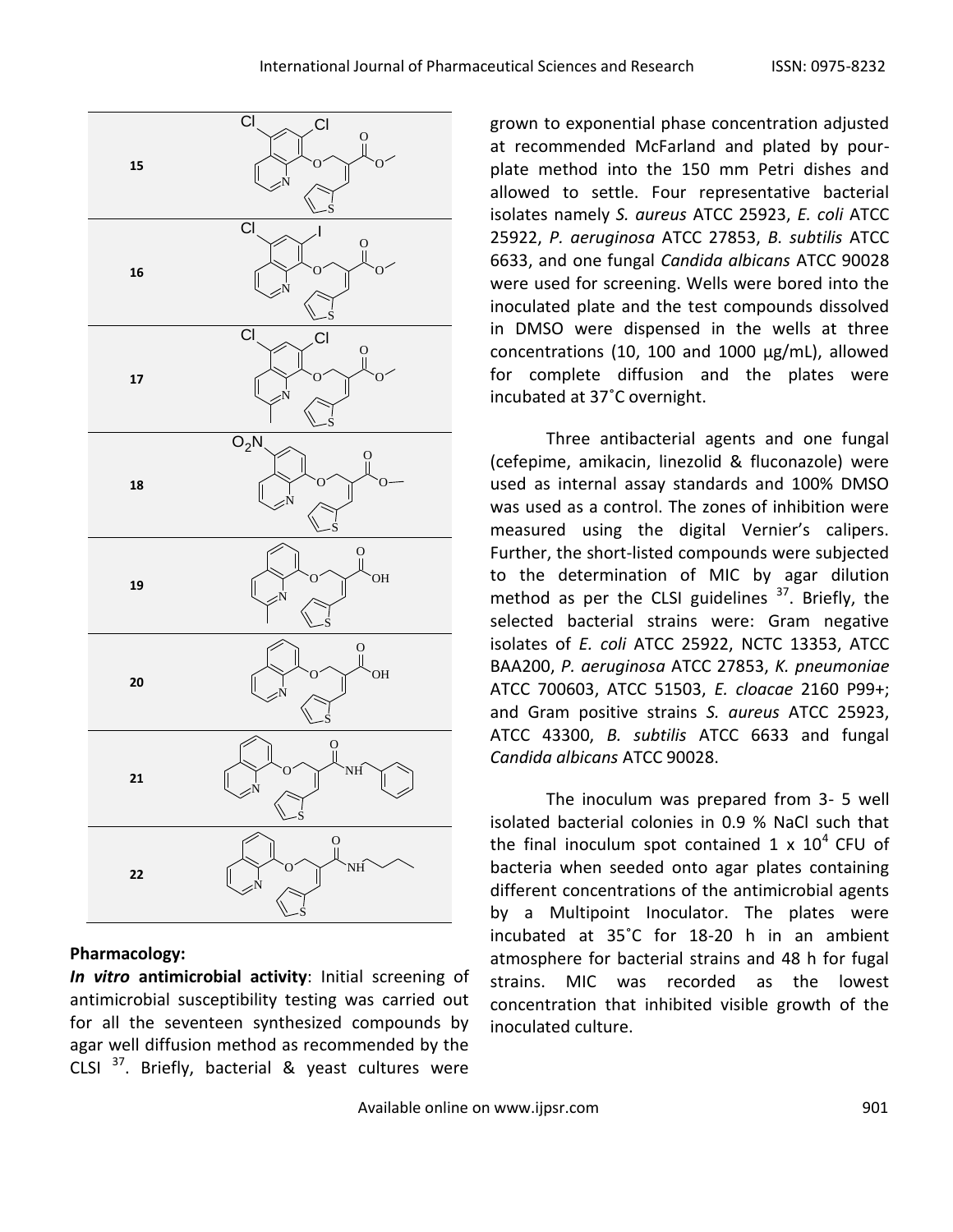The observations indicated that all the seventeen compounds screened for antibacterial activity exhibited a moderate to very good activity, but against the fungal strains all the compounds showed no activity (**Table 2**)**.** The compounds which showed significant activity in the preliminary screening were further tested for antibacterial and antifungal activity by agar dilution method for determining the MIC as per CLSI guidelines and their results are tabulated (**Table 3**). Compounds in series which contain chloro/nitro displayed very good antibacterial activity against all the strains. Compound 18 was highly active against *B. subtilis* ATCC 6633 (MIC = 1 μg/mL), *S. aureus* ATCC 43300 (MIC = 2 μg/mL) and *S. aureus* ATCC 25923 (MIC = 4 μg/mL), compound 15 and 16 were also active against *B. subtilis* ATCC 6633 (MIC = 2 μg/mL), *S. aureus* ATCC 43300 (MIC = 2 μg/mL) and *S. aureus* ATCC 25923 (MIC = 4  $\mu$ g/mL). Compound 17 was highly active against *B. subtilis* ATCC 6633 (MIC = 2 μg/mL), and *S. aureus* ATCC 25923 (MIC = 4 μg/mL). Compounds 6, 9, 10 and 20 were also highly active against *S. aureus* ATCC 25923 (MIC = 4 μg/mL).

**TABLE 2: ANTIBACTERIAL ACTIVITIES OF THE NEWLY SYNTHESIZED COMPOUNDS (ZONE OF INHIBITION IN mm)**

| Comp. No       |         | S. aureus ATCC 25923 |            |         | <b>B. subtilis ATCC 6633</b> |                  |          | E. coli ATCC 25922 |            |         | P. aeruginosa ATCC 27853 |            |
|----------------|---------|----------------------|------------|---------|------------------------------|------------------|----------|--------------------|------------|---------|--------------------------|------------|
|                | 1000 µg | $100 \mu g$          | $10 \mu g$ | 1000 µg | $100 \mu g$                  | $10 \mu g$       | 1000 µg  | $100 \mu g$        | $10 \mu g$ | 1000 µg | $100 \mu g$              | $10 \mu g$ |
| 6              | 25.56   | 24.1                 | 23.15      | 27.23   | 26.33                        | 24.5             | 10.9     | nz                 | nz         | 11.56   | 7.15                     | nz         |
| $\overline{7}$ | 19.35   | 18.36                | 8.54       | 18.2    | 14.32                        | $nz^{\text{\#}}$ | nz       | nz                 | nz         | 9.35    | nz                       | nz         |
| 8              | 15.85   | 14.99                | 12.04      | nz      | 13.15                        | nz               | nz       | nz                 | nz         | 4.99    | nz                       | nz         |
| 9              | 27.31   | 25.28                | 24.85      | 28.54   | 27.63                        | 26.98            | 8.91     | nz                 | nz         | 9.28    | nz                       | nz         |
| 10             | 26.84   | 25.11                | 23.48      | 27.59   | 26.55                        | 25.28            | 6.32     | nz                 | nz         | 10.01   | 4.06                     | nz         |
| 11             | 23.96   | 16.96                | 12.66      | nz      | 8.66                         | nz               | nz       | nz                 | nz         | nz      | nz                       | nz         |
| 12             | 12.39   | 8.24                 | nz         | nz      | nz                           | nz               | 7.32     | nz                 | nz         | 14.24   | nz                       | nz         |
| 13             | 12.39   | 11.6                 | nz         | nz      | nz                           | nz               | $\sf nz$ | nz                 | nz         | 11.6    | nz                       | nz         |
| 14             | 20.05   | 21.16                | 12.13      | nz      | 16.5                         | nz               | nz       | nz                 | nz         | nz      | nz                       | nz         |
| 15             | 29.24   | 29.15                | 28.54      | 28.93   | 27.78                        | 27.10            | 10.3     | 7.62               | nz         | 21.16   | 12.13                    | nz         |
| 16             | 29.54   | 28.95                | 28.24      | 27.68   | 26.54                        | 26.32            | 18.3     | 11.2               | nz         | 20.01   | 6.06                     | nz         |
| 17             | 28.64   | 27.32                | 27.10      | 27.10   | 26.28                        | 25.32            | 9.82     | nz                 | nz         | 14.99   | 8.04                     | nz         |
| 18             | 29.94   | 28.94                | 28.69      | 28.94   | 27.93                        | 27.58            | 19.6     | 15.2               | nz         | 23.96   | 12.66                    | nz         |
| 19             | 22.56   | 20.81                | 18.32      | 24.65   | 22.18                        | 20.23            | nz       | nz                 | nz         | 9.56    | nz                       | nz         |
| 20             | 27.31   | 25.28                | 24.85      | nz      | nz                           | nz               | 4.85     | nz                 | nz         | 9.28    | nz                       | nz         |
| 21             | 20.35   | 18.66                | 12.10      | 16.82   | 15.18                        | 13.28            | nz       | nz                 | nz         | 6.12    | nz                       | nz         |
| 22             | 14.96   | 12.47                | 10.78      | 16.86   | 13.15                        | 11.31            | nz       | nz                 | nz         | nz      | nz                       | nz         |
| Linezolid      |         | 30.16                |            |         | 30.53                        |                  |          | nz                 |            |         | nz                       |            |
| Amikacin       |         | 25.42                |            |         | 35.13                        |                  |          | 25.23              |            |         | 26.37                    |            |
| Cefepime       |         | 28.21                |            |         | 37.6                         |                  |          | 31.47              |            |         | 26.69                    |            |

# nz: no zone of inhibition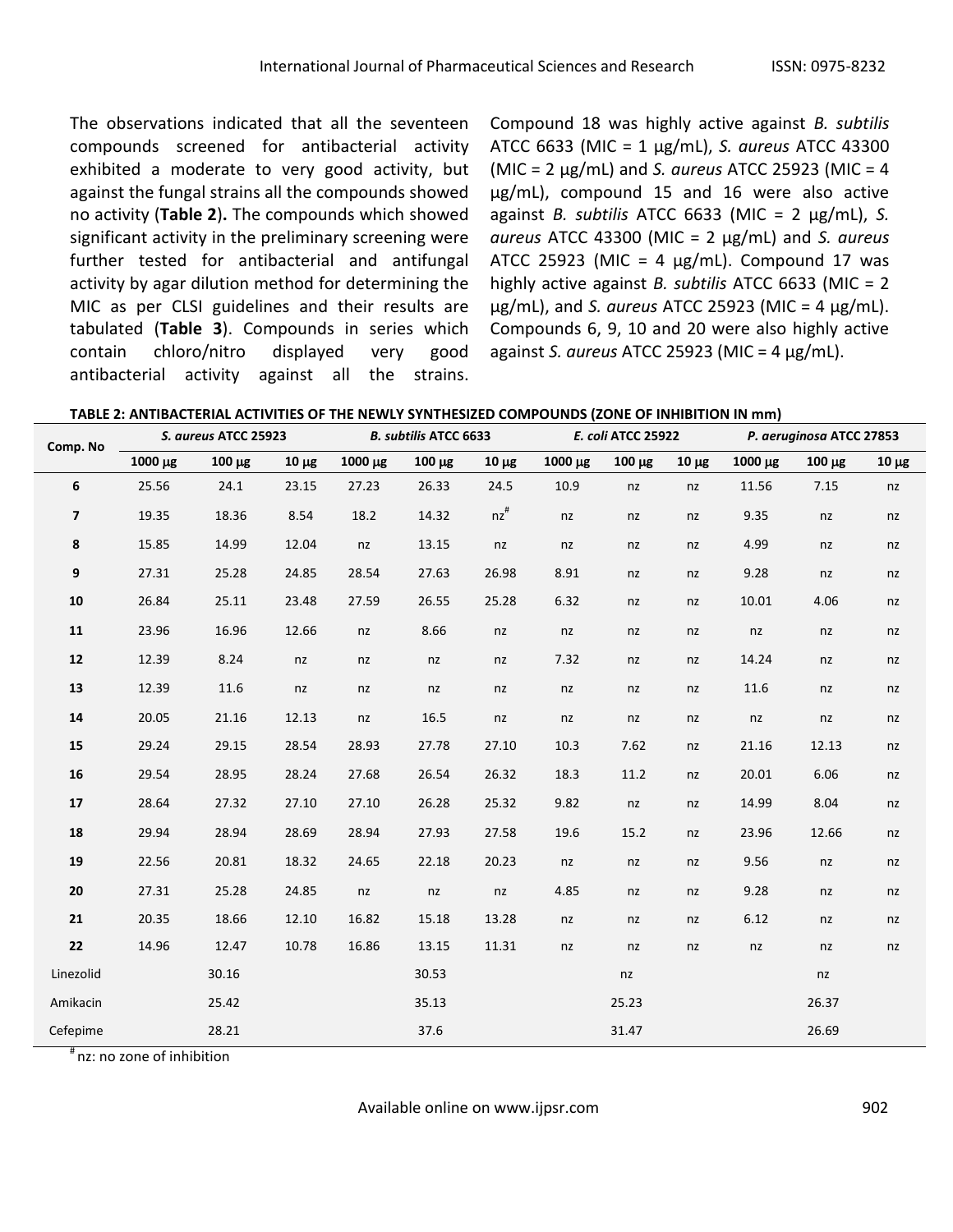#### **TABLE 3: MINIMUM INHIBITORY CONCENTRATION (MIC, g/ml) OF SELECTED COMPOUNDS AGAINST GRAM POSITIVE BACTERIAL STRAINS <sup>a</sup>**

| Compound  | S. aureus      | S. aureus         | <b>B.</b> subtilis |  |  |
|-----------|----------------|-------------------|--------------------|--|--|
| No.       | ATCC 25923     | <b>ATCC 43300</b> | <b>ATCC 6633</b>   |  |  |
| 6         | 16             | 32                | 4                  |  |  |
| 9         | 4              | 8                 | $\overline{2}$     |  |  |
| 10        | 4              | 8                 | 8                  |  |  |
| 15        | 4              | $\overline{2}$    | $\overline{2}$     |  |  |
| 16        | 4              | $\overline{2}$    | $\overline{2}$     |  |  |
| 17        | 4              | 16                | 4                  |  |  |
| 18        | 4              | $\overline{2}$    | $\mathbf{1}$       |  |  |
| 19        | 16             | 32                | 4                  |  |  |
| 20        | 4              | 8                 | 8                  |  |  |
| Linezolid | 4              | $\overline{2}$    | $\mathbf{1}$       |  |  |
| Amikacin  | $\overline{2}$ | 128               | 0.5                |  |  |
| Cefepime  | $\overline{2}$ | 32                | 2                  |  |  |

Agar dilution method used to determine the MIC

**CONCLUSION:** In conclusion, from an SAR standpoint, we observe that, of all compounds tested (6-23 of table 1), the highest antimicrobial activity occurs in compound 15, 16 and 18 when the molecule possesses the choro substiuents in position 5 and 7, the choro and iodo substiuents in position 5 and 7 and nitro substituents in position 5. Hence it is concluded that there is ample scope for further developing this field.

**ACKNOWLEDGEMENTS:** One of the authors, Anand wishes to thank Mr. K. Raghavendra Rao, Managing Director of Orchid Chemicals and Pharmaceuticals Limited (www.orchidpharma.com) Chennai, India, and its management, for consent to conduct this research activity.

#### **REFERENCES:**

- 1. Richet H, Mohammed J, McDonald LC and Jarvis WR: Emerg Infec Dis 2001; 7: 319.
- 2. Payne DJ, Gwynn MN, Holmes DJ and Rosenberg M: Methods Mol Biol 2004; 266: 231.
- 3. Service RF: Science 1995; 270: 724.
- 4. Masunari A and Tavares L.C: Biorganic and Medicinal Chemistry letters 2007; 15: 4229.
- 5. Foroumadi A, Mansouri S, Kiani Z and Rahmani A: European Journal of Medicinal Chemistry 2003; 38(9): 851.
- 6. Pires JR, Saito C, Gomes SL, Giesbrecht AM and Amaral AT: Journal of Medicinal Chemistry 2004; 44: 3673.
- 7. Kleemann A, Engel J, Kutscher and Reichert: Pharmaceutical substances; Synthesis, Patents, Apllications; Thieme,  $4^{\text{th}}$ , ed.; vols. 1 and 2; 2001.
- 8. Van Rhee AM, Diddiqi SM, Melman N, Shi D, Padgett W, Daly JW and Jacobson KA: Journal of Medicinal Chemistry 1996; 39: 398.
- 9. Yasuma T, Oda T, Hazama M and Taketomi S: PCT Int. Appl. WO 98 09958, 1998 (Chem. Abstr. 1998; 128: 217366v).
- 10. Mcmahon G, Hirth KP and Tang PC: PCT Int. Appl. WO 96 40113, 1995 (Chem. Abstr. 1997; 126: 126918u).
- 11. Broughton H, Chambers MS, Hobbs SCh, Macleod AM and Reeve AJ: PCT Int. Appl. WO 98 18792, 1998 (Chem. Abstr. 1998; 129: 4573u).
- 12. AL-Obaid AM, EI-Subbagh HJ, Khodair AI and El-Mazar MMA, Anticancer Drugs: 1996: 7: 873.
- 13. Alireza Foroumadi, Mehdi Oboudiat, Saeed Emami, Alireza Karimollah, Lotfollah Saghaee, Mohammad Hassan Moshafi and Abbas Shafiee: Biorganic and Medicinal Chemistry letters 2006; 14: 3421.
- 14. Sonali Rudra, Fnu Sangita, Arti Gujrati, Manisha Pandya, Pragya Bhateja, Tarun Mathur, Smita Singhal, Ashok Rattan, Mohammed Salman and Biswajit Das: Biorganic and Medicinal Chemistry letters 2007; 17: 4778.
- 15. Ryuichi Kimura, Takahiro Yabuuchi and Masakatsu hisaki: Chemical and pharmaceutical bulletin 1962; 10(12): 1226.
- 16. Yeong Woo Jo, Weon Bin Im, Jae Keol Rhee, Mi Ja Shim, Won Bae Kim and Eung Chil Choi: Biorganic and Medicinal Chemistry letters 2004; 12: 5909.
- 17. Chandrasekaran S and Nagarajan S: II Farmaco 2005; 60: 279.
- 18. Sam J and Advani GG: J Pharmaceutical Science 2006; 54: 753.
- 19. Daniel Dube, Marc Blouin, Christine Brideau, Chi-Chung Chan, Sylvie Desmarais, Diane Ethier, Jean-Pierre Falgueyret, Richard Friesen W, Mario Girard, Yves Girard, Jocelyne Guay, Denis Riendeau, Philip Tagari and Robert Young N: Biorganic and Medicinal Chemistry letters 1998; 8: 1255.
- 20. Allen FH, Kennard O, Watson DG, Brammer L, Orpen AG and Taylor R: J Chem Soc Perkin Trans 1987; 2: S1.
- 21. Allen Jr GR, Baker BR, Dornbush AC, Joseph JP, Kissman H and Weiss MJ: J Med Pharm Chem 1960; 2: 391.
- 22. El-Agrody AM, Abd El-Latif MS, El-Hady NA, Fakery AH and Bedair: Molecules 2001; 6: 519.
- 23. Pratibha S and Shreeya P: Indian Journal of Chemistry 1999; 38B: 1139.
- 24. Michael JP: Nat Prod Rep 1997; 14: 605.
- 25. Balasubramanian M and Keay JG: In Comprehensive Heterocyclic Chemistry II. Katritzky AR, Rees CW and Scriven EFV, Eds Pergamon Press. Oxford 1996; 5: 245.
- 26. Baylis AD and Hillman: MED. Ger Pat 2,155,113, 1972.
- 27. Drewes SE and Roos GHP: Tetrahedron 1988; 44: 4653.
- 28. Basavaiah D, Rao PD and Hyma RS: Tetrahedron 1996; 52: 8001.
- 29. Kim JN and Lee KY: Curr Org chem 2002; 6: 627.
- 30. Basaviah D, Rao A.J and Satyanarayana T: Chem Rev 2003; 103: 811.

Available online on www.ijpsr.com 903